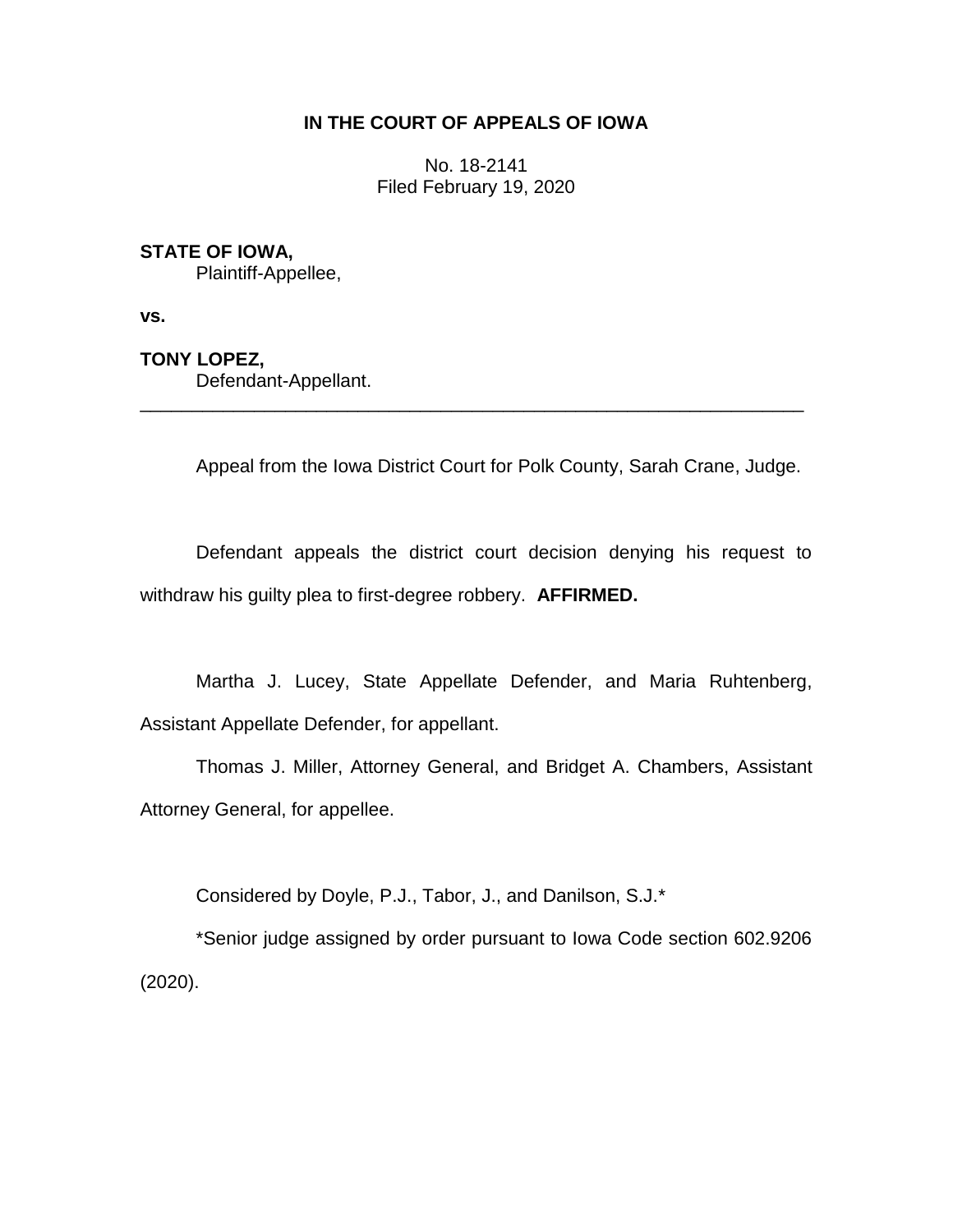### **DANILSON, Senior Judge.**

Tony Lopez appeals the district court decision denying his request to withdraw his guilty plea to first-degree robbery. The evidence shows the defendant had full knowledge of the charge against him, as well as his rights and the consequences of a plea of guilty. We conclude the district court did not abuse its discretion in finding Lopez made a knowing and voluntary plea. We affirm the district court's decision denying Lopez's motion to withdraw his guilty plea.

### **I. Background Facts & Proceedings**

Lopez was charged with burglary in the first degree, in violation of Iowa

Code section 713.3(1) (2017), and robbery in the first degree, in violation of section

711.2. He entered into a plea agreement in which he agreed to plead guilty to first-

degree robbery and the State agreed to dismiss the charge of first-degree burglary.

A plea hearing was held on October 22, 2018, where the following exchanges occurred:

The Court: Are you under the influence of alcohol, drugs or any medication today that would—well, I guess, first of all, are you under the influence of alcohol, drugs or any medication today?

The Defendant: No, but I do have a bit of a hangover.

The Court: You have a bit of a hangover?

The Defendant: Yeah.

The Court: Is that impacting your ability to think clearly this morning?

The Defendant: No, ma'am.

The Court: Is it impacting your ability to make decisions today?

The Defendant: No, ma'am.

The Court: I previously asked you some questions about your age, education and whether you were under the influence of anything that would impact you today. Were your answers to all those questions accurate?

The Defendant: Yes.

. . . .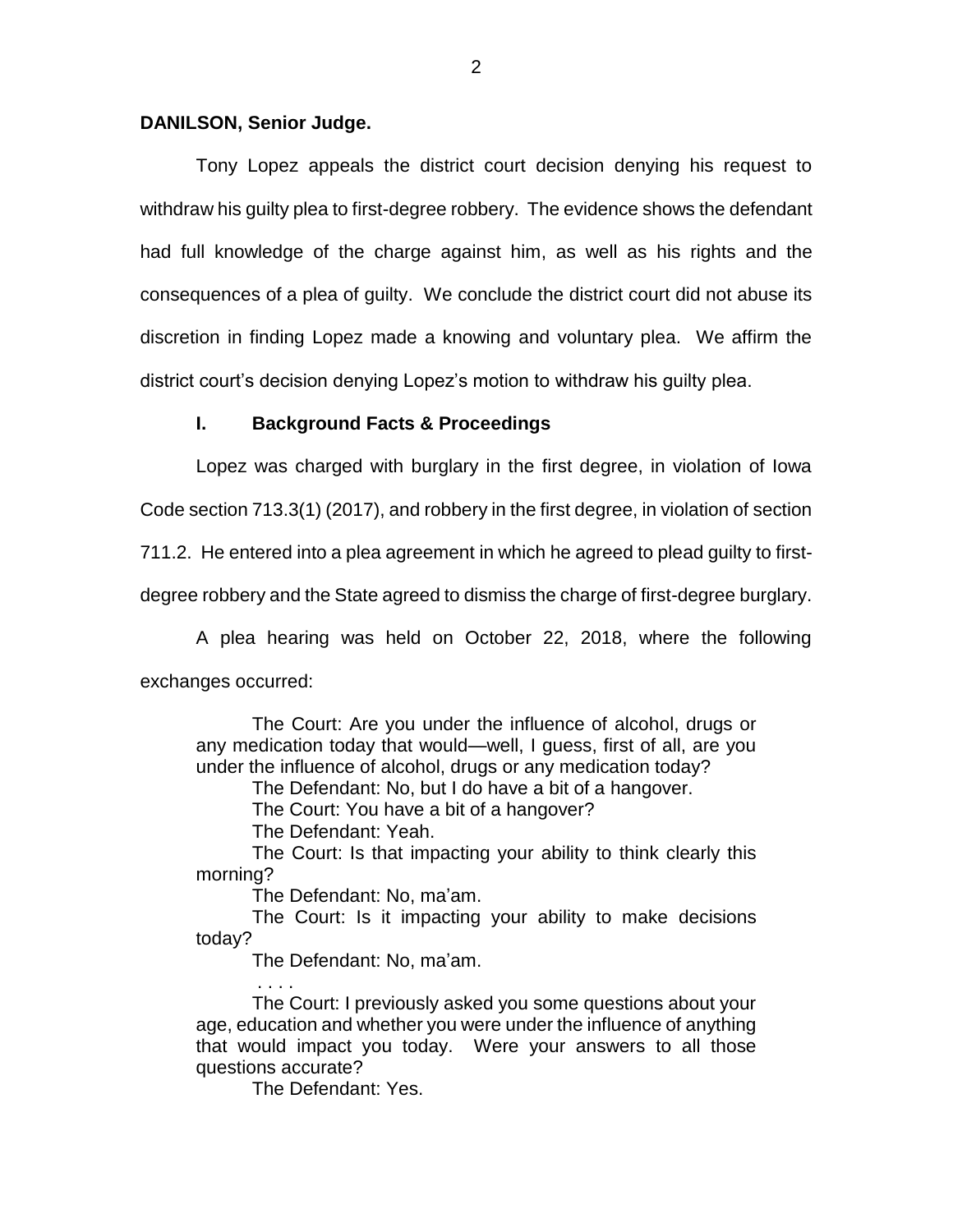The district court concluded Lopez was acting voluntarily. The court found he fully understood his rights and the consequences of his plea. The court accepted Lopez's guilty plea.

On November 15, Lopez filed a motion pro se to withdraw his guilty plea. He stated he was under the influence at the time he pled guilty. On November 24, Lopez filed a second pro se motion to withdraw his plea, again stating he was under the influence when he pled guilty.

Lopez's motions were considered at the sentencing hearing. Lopez testified, "I was clearly drunk. I been—I been drinking within all that week because I was nervous about that day." The court noted Lopez was in the Polk County jail at the time of his guilty plea and asked how Lopez became drunk. Lopez testified:

Because we been—we been making stuff called—a drink called hooch, we call it, in jail, and we would drink it, and it would be the same as you would drink in the real, but I've been in Polk County, so my body is really purged of any type of drug or drink consumed.

Lopez stated he drank on the day of his guilty plea and the day before, as well as within the week. The State argued Lopez was having "buyer's remorse" about his guilty plea.

The court denied Lopez's motion to withdraw his guilty plea. The court

stated:

At the time of the guilty plea, I asked you if you were—I specifically asked you if you were under the influence or intoxicated. You indicated you were not. You did tell the Court that you were hung over. So you weren't hiding the fact that you may be drinking some sort of hooch type substance in jail, and you did indicate to the Court that you were hung over; and then I followed up by asking you if that was affecting your ability to understand and make decisions on the day of the guilty plea, and you indicated that it was not. So, we addressed that issue in the guilty plea hearing. And for those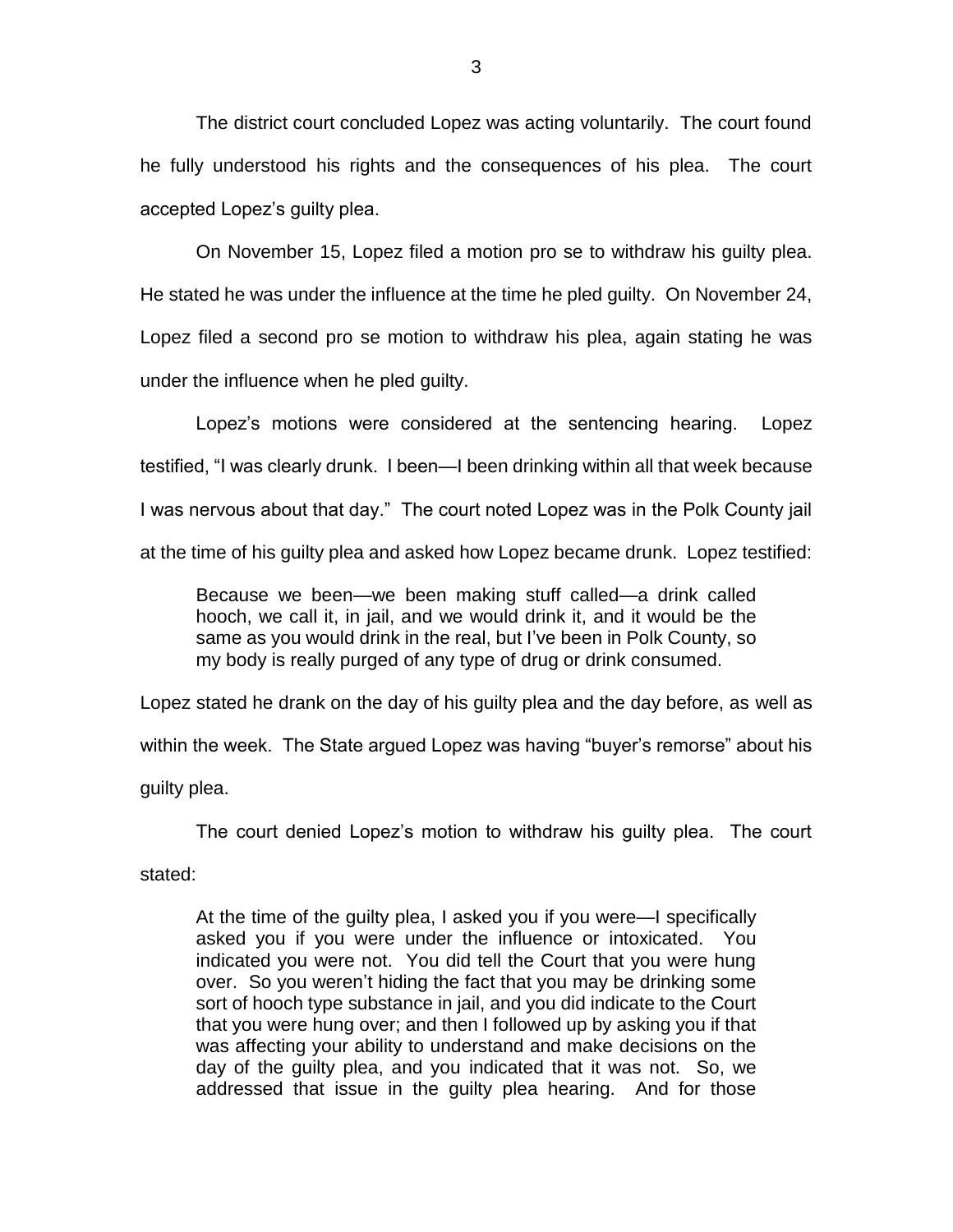reasons, I find that there's not a legal basis to set aside the guilty plea.

Lopez was sentenced to a term of imprisonment not to exceed twenty-five years. Lopez now appeals.

### **II. Withdrawal of Guilty Plea**

Lopez claims the district court should have granted his request to withdraw his guilty plea. He states he was intoxicated at the time of the plea proceedings, so his plea was not knowing and voluntary.

We review a district court's decision denying a request to withdraw a quilty plea for an abuse of discretion. *State v. Mattly*, 513 N.W.2d 739, 741 (Iowa 1994). "We will not find an abuse of discretion unless the defendant shows 'that such discretion was exercised on grounds or for reasons clearly untenable or to an extent clearly unreasonable.'" *State v. Ramirez*, 400 N.W.2d 586, 588 (Iowa 1987).

Iowa Rule of Criminal Procedure 2.8(2)(a) provides, "At any time before judgment, the court may permit a guilty plea to be withdrawn and a not guilty plea substituted." A court's decision refusing a request to withdraw a guilty plea will be upheld on appeal where "a defendant, with full knowledge of the charge against him and of his rights and the consequences of a plea of guilty, enters such a plea understandably and without fear or persuasion." *Id.* (quoting *State v. Weckman*, 180 N.W.2d 434, 436 (Iowa 1970)). "The trial court must merely make an adequate